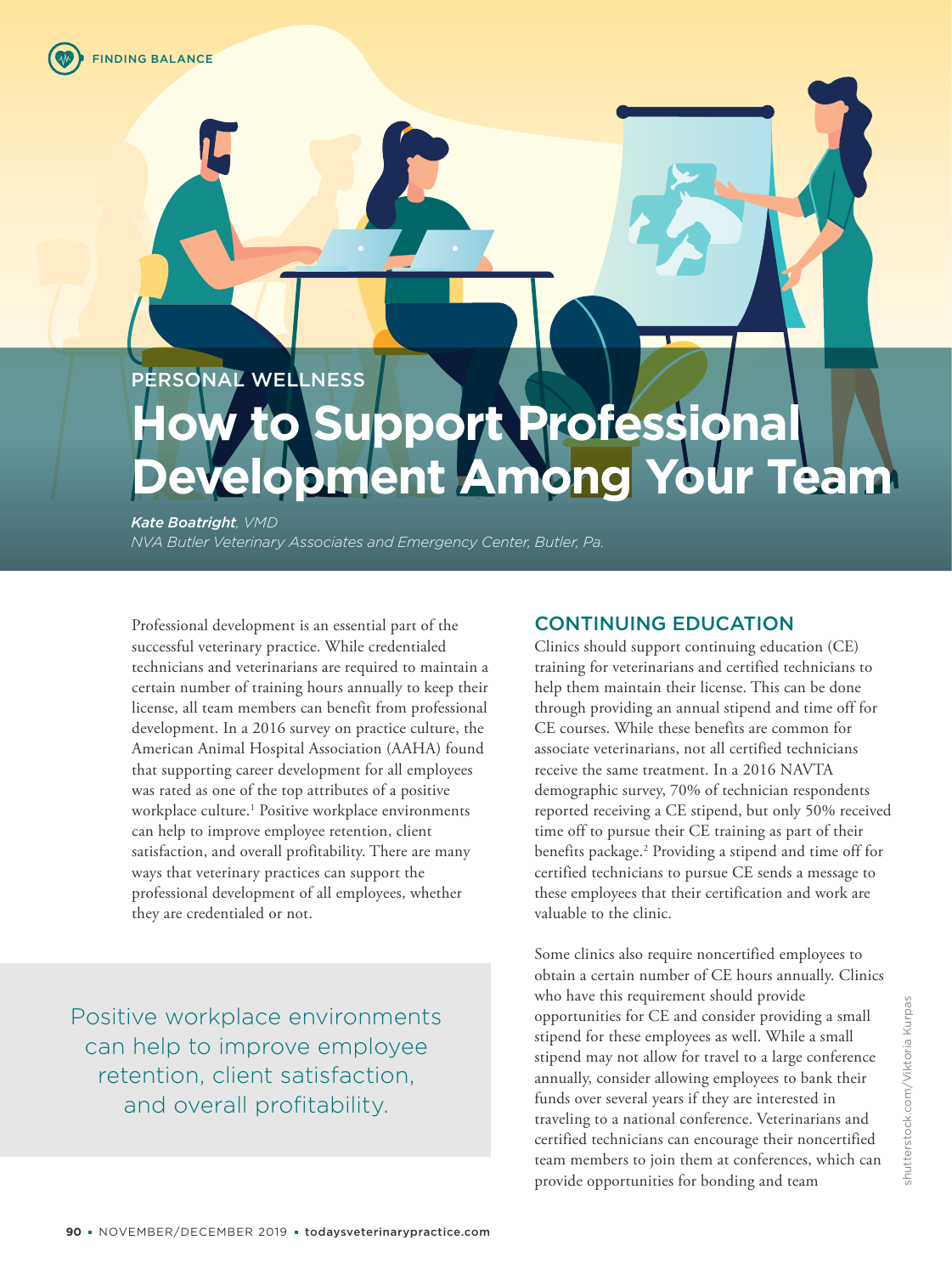development outside of the clinic in addition to professional training.

There are many ways to earn CE credit. Many are open to all employees, not just those with active licenses. CE credit can be earned through:

- Online training courses, though some states have limitations to the number of hours that can be earned in this way
- Local evening meetings or day-long seminars sponsored by specialty hospitals, industry representatives, or local veterinary medical associations (VMAs)
- State and national conferences.

As a return on investment for CE stipends, clinics could consider requiring team members to share information from lectures with the rest of the staff. This ensures that all members of the team stay aware of current advances in medicine and business, not just those who are taking classes or traveling to conferences regularly. If a team member is uncomfortable speaking in front of a group, they could make a handout summarizing key takeaways to distribute to their coworkers.

#### IN-CLINIC TRAINING **OPPORTUNITIES**

Professional development goes beyond CE credits and attending lectures. Most clinics have set training or onboarding programs for new employees, but training should not stop here. Feedback is known to be an essential part of a successful training program and can be used as an opportunity to encourage professional development. Ask employees what skills they would like to develop and what areas they have an interest in learning more about. Additionally, reward employees who regularly pursue professional development opportunities with opportunities for advancement within the clinic.

Staff meetings provide a great opportunity for group professional and team development. Ask employees what areas they would like to learn about, such as pain management, preventive care protocols, communication with clients, or common disease processes. There are many ways to provide education for the team during staff meetings, many of which are free or have very low costs:

■ If an employee has a specific interest in an area, invite them to research the topic and present to the rest of the team. This will allow the employee to pursue an

Plan a training session during a staff meeting and ask employees to volunteer their own cooperative pets for practice.

interest of theirs and enhance their own learning through teaching the material to other staff members.

- Invite your veterinarians to present on specific topics of importance, such as emerging diseases, common presentations of disease, or new preventive care protocols. These presentations can help train staff members on how to best educate clients and ensure that consistent recommendations are coming from all levels of staff.
- Industry representatives can help provide training on new products and will sometimes have traveling speakers who can accompany them to your clinic and provide RACE-approved (Registry of Approved Continuing Education) CE in-house.
- Hands-on training in areas such as handling and restraint, blood draws, radiograph positioning, and other technical skills can be a helpful refresher for experienced and new employees alike. Plan a training session during a staff meeting and ask employees to volunteer their own cooperative pets for practice.
- Simulating emergency situations will help to ensure that the team is well-prepared for a true emergency and administration of CPR. All members of the team, from front desk and kennel staff to technicians and veterinarians, should participate in this training and know their roles.
- Communication training should be implemented for all staff members as well. This benefits all areas of the clinic and helps to improve client service and team dynamics.

### ADVANCED TRAINING AND CERTIFICATIONS

There are numerous advanced training programs in the veterinary profession, including veterinary technician specialties or species-specific board certification for veterinarians through the American Board of Veterinary Practitioners. Practice managers can also pursue a certification in veterinary practice management. Beyond these specializations for veterinarians and